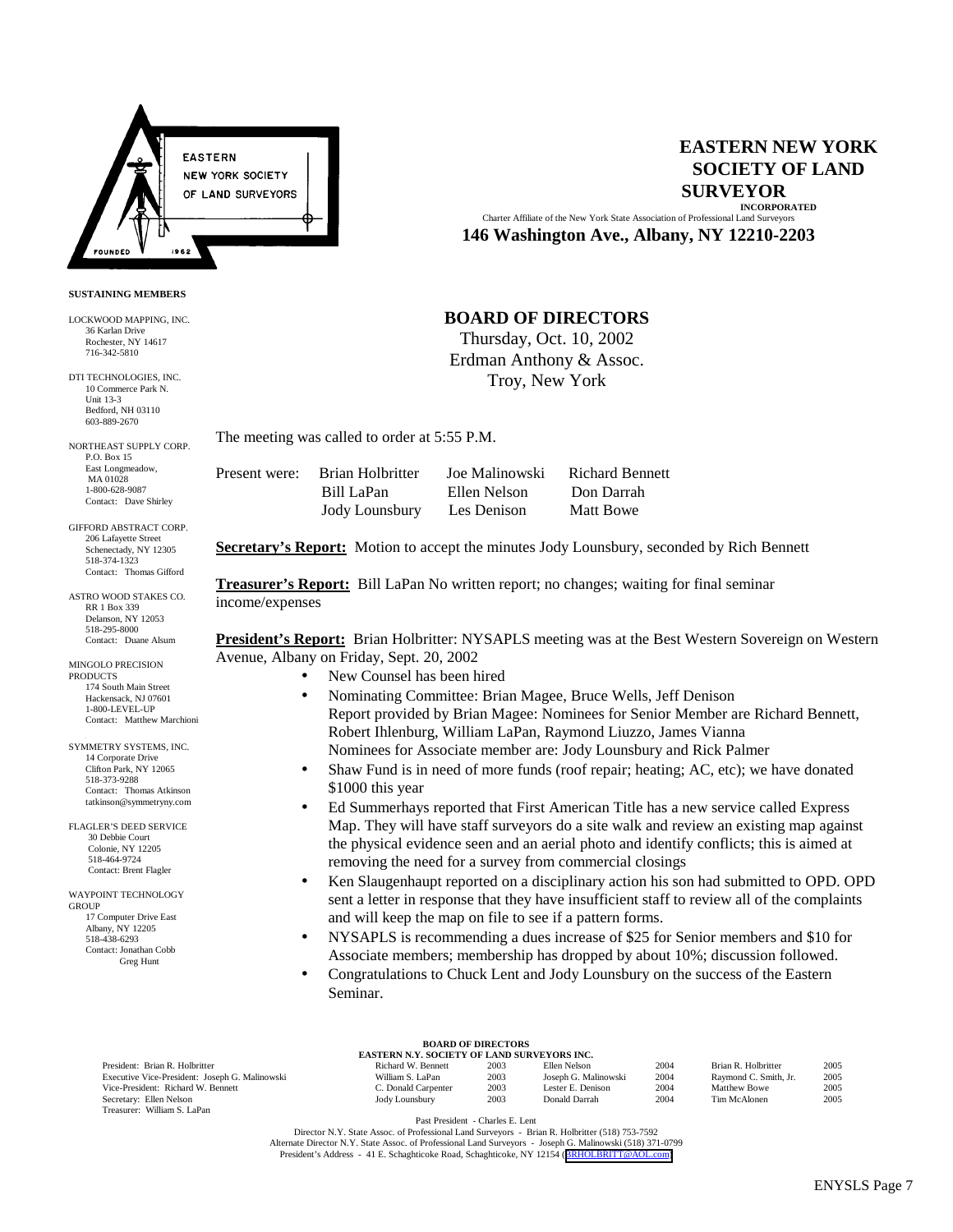

## **EASTERN NEW YORK SOCIETY OF LAND SURVEYOR INCORPORATED**

Charter Affiliate of the New York State Association of Professional Land Surveyors **146 Washington Ave., Albany, NY 12210-2203**

### **SUSTAINING MEMBERS**

LOCKWOOD MAPPING, INC. 36 Karlan Drive Rochester, NY 14617 716-342-5810

DTI TECHNOLOGIES, INC. 10 Commerce Park N. Unit 13-3 Bedford, NH 03110 603-889-2670

NORTHEAST SUPPLY CORP. P.O. Box 15 East Longmeadow, MA 01028 1-800-628-9087 Contact: Dave Shirley

GIFFORD ABSTRACT CORP. 206 Lafayette Street Schenectady, NY 12305 518-374-1323 Contact: Thomas Gifford

ASTRO WOOD STAKES CO. RR 1 Box 339 Delanson, NY 12053 518-295-8000 Contact: Duane Alsum

MINGOLO PRECISION PRODUCTS 174 South Main Street Hackensack, NJ 07601 1-800-LEVEL-UP Contact: Matthew Marchioni

3 SYMMETRY SYSTEMS, INC. 14 Corporate Drive Clifton Park, NY 12065 518-373-9288 Contact: Thomas Atkinson tatkinson@symmetryny.com

FLAGLER'S DEED SERVICE 30 Debbie Court Colonie, NY 12205 518-464-9724 Contact: Brent Flagler

WAYPOINT TECHNOLOGY **GROUP**  17 Computer Drive East Albany, NY 12205 518-438-6293 Contact: Jonathan Cobb Greg Hunt

> Executive Vice-President: Joseph G. Malinow Vice-President: Richard W. Bennett Secretary: Ellen Nelson Treasurer: William S. LaPan

**Ex. Vice-President's Report:** Joe Malinowski: Proposed regulations for Continuing Ed. submitted by NYSAPLS Ed. Committee to Legislative Committee. NYSAPLS/Shaw Fund added to regs as our reviewing body. Proposed regs to go to State Ed./SBELS; SBELS has a committee to review our proposal and compare with what other states have on the books.

**Vice-President's Report:** Richard Bennett: Office of Technology has an article on "Utilizing GIS to Assist with GASB34."

## **COMMITTEE REPORTS:**

Legislative Committee: Ellen Nelson

- Next meeting October 11, 2002 with new counsel.
- Will include discussion on Cont. Ed. Regs.

Scholastic Development: Ellen Nelson

- Paul Smith's new scholarship application has been sent to the college. Interviews will be held in early December.
- Scholarship Committee: Ellen Nelson, Brian Holbritter, Don Darrah

Ethics & Business Practice: Rich Bennett/Don Darrah

- Discussion was held concerning the need for Eastern to "police itself" with regard to complaints against member/area surveyors as a first step
- Any complaints may be referred in confidence to Rich Bennett or Don Darrah who will attempt to resolve the issue
- These matters will not be discussed or reviewed by the Board.

Continuing Education: Chuck Lent/Jody Lounsbury

- Waiting for a letter from NYSAPLS indicating the number of continuing Ed. Credits approved in VT, NH, NJ, RI, & Maine
- Expect profit of \$1500±
- Anticipate providing seminar every year in the fall (Sept.)

Finance: Mike Cirillo will review the financial report

• Bill LaPan provided the 2003 budget for review

Membership: Ellen Nelson is merging the databases form NYSAPLS and updating Eastern's mailing list Any changes to address, work place, phone numbers, or e-mail addresses can be sent to Ellen Nelson or Bill Nettleton

• No new members

| <b>BOARD OF DIRECTORS</b>               |  |
|-----------------------------------------|--|
| ACTEDN N V-CACIETY AE I AND CHDVEVADC H |  |

| <b>EASTERN N.Y. SOCIETY OF LAND SURVEYORS INC.</b>                                                                                                                                                                             |                     |      |                      |      |                       |      |
|--------------------------------------------------------------------------------------------------------------------------------------------------------------------------------------------------------------------------------|---------------------|------|----------------------|------|-----------------------|------|
| President: Brian R. Holbritter                                                                                                                                                                                                 | Richard W. Bennett  | 2003 | Ellen Nelson         | 2004 | Brian R. Holbritter   | 2005 |
| Executive Vice-President: Joseph G. Malinowski                                                                                                                                                                                 | William S. LaPan    | 2003 | Joseph G. Malinowski | 2004 | Raymond C. Smith, Jr. | 2005 |
| Vice-President: Richard W. Bennett                                                                                                                                                                                             | C. Donald Carpenter | 2003 | Lester E. Denison    | 2004 | Matthew Bowe          | 2005 |
| Secretary: Ellen Nelson                                                                                                                                                                                                        | Jody Lounsbury      | 2003 | Donald Darrah        | 2004 | Tim McAlonen          | 2005 |
| - 1111 - 112 - 123 - 124 - 125 - 126 - 127 - 128 - 129 - 129 - 129 - 129 - 129 - 129 - 129 - 129 - 129 - 129 - 129 - 129 - 129 - 129 - 129 - 129 - 129 - 129 - 129 - 129 - 129 - 129 - 129 - 129 - 129 - 129 - 129 - 129 - 129 |                     |      |                      |      |                       |      |

Past President - Charles E. Lent

Director N.Y. State Assoc. of Professional Land Surveyors - Brian R. Holbritter (518) 753-7592 Alternate Director N.Y. State Assoc. of Professional Land Surveyors - Joseph G. Malinowski (518) 371-0799 President's Address - 41 E. Schaghticoke Road, Schaghticoke, NY 12154 ([BRHOLBRITT@AOL.com\)](mailto:BRHOLBRITT@AOL.com)